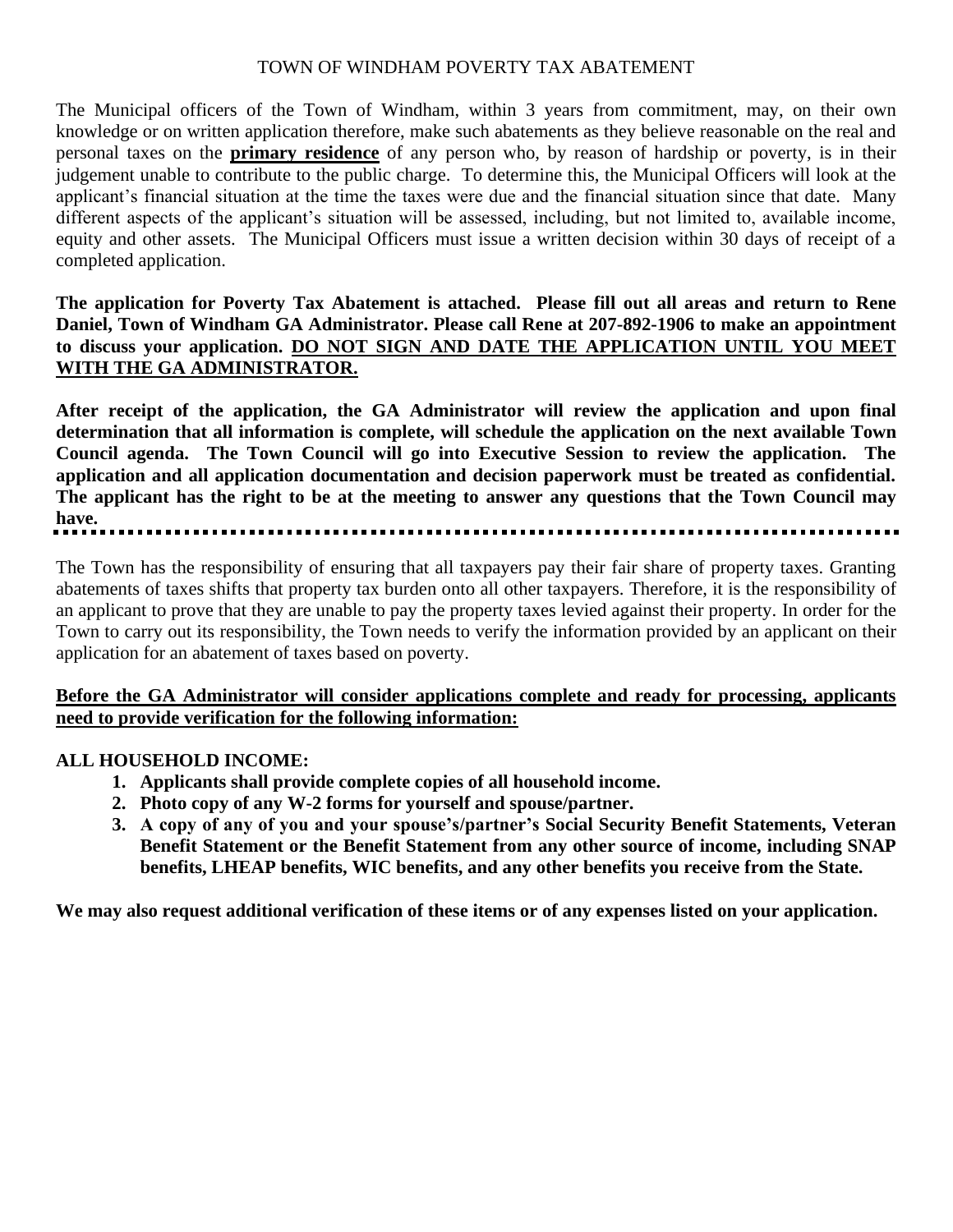|                                                                                                                         | For Office Use Only      |                          |                     |                  |  |  |
|-------------------------------------------------------------------------------------------------------------------------|--------------------------|--------------------------|---------------------|------------------|--|--|
| TOWN OF WINDHAM, MAINE<br><b>APPLICATION FOR ABATEMENT</b><br>Inability to Pay – Hardship or Poverty<br>36 M.R.S. § 841 | CASE #: 202              | $\sim$                   | Council Decision    |                  |  |  |
|                                                                                                                         | Application<br>Submitted | Application<br>Completed | Council<br>Decision | Amount<br>Abated |  |  |
|                                                                                                                         |                          |                          | Approved<br>Denied  |                  |  |  |

Please answer all questions, and submit record of all household income with the form (paystubs, benefit letter, etc). You may be requested to supply additional information to support your request. An application must be submitted each year for which an abatement is requested. Pursuant to 36 M.R.S. § 841 (2)(C), the municipality will provide a written decision within 30 days from the date they receive your completed application.

### **1. HOUSEHOLD (Please type or print)**

| Name of Applicant:                                                                                                                                                                                                                                                                                                |                                                                                                               | Date of Birth:                                         | $\frac{1}{2}$             | Place of Birth:                                      |  |  |
|-------------------------------------------------------------------------------------------------------------------------------------------------------------------------------------------------------------------------------------------------------------------------------------------------------------------|---------------------------------------------------------------------------------------------------------------|--------------------------------------------------------|---------------------------|------------------------------------------------------|--|--|
| Physical Address:                                                                                                                                                                                                                                                                                                 |                                                                                                               | How Long?                                              |                           | Primary Residence? YES / NO                          |  |  |
| Mailing Address:                                                                                                                                                                                                                                                                                                  |                                                                                                               | Social Security Number:                                |                           |                                                      |  |  |
| Location of Property for which you are requesting an<br>abatement?                                                                                                                                                                                                                                                |                                                                                                               | Is this your primary residence? YES / NO               |                           |                                                      |  |  |
| $Lot\#$ :<br>Map:                                                                                                                                                                                                                                                                                                 | Lot size:                                                                                                     | Tax Year for which abatement is requested: 201_        |                           |                                                      |  |  |
| Assessed Value: $\frac{1}{2}$ $\frac{1}{2}$ $\frac{1}{2}$ $\frac{1}{2}$ $\frac{1}{2}$ $\frac{1}{2}$ $\frac{1}{2}$ $\frac{1}{2}$ $\frac{1}{2}$ $\frac{1}{2}$ $\frac{1}{2}$ $\frac{1}{2}$ $\frac{1}{2}$ $\frac{1}{2}$ $\frac{1}{2}$ $\frac{1}{2}$ $\frac{1}{2}$ $\frac{1}{2}$ $\frac{1}{2}$ $\frac{1}{2}$ $\frac{1$ |                                                                                                               |                                                        |                           | /Total                                               |  |  |
| Have you applied for a Tax Abatement in the past? YES / NO<br>If YES, Where and When?                                                                                                                                                                                                                             |                                                                                                               |                                                        | Was it Approved? YES / NO |                                                      |  |  |
| Has anyone in your household applied for General Assistance in the past? YES / NO<br>If YES, Where and When?                                                                                                                                                                                                      |                                                                                                               |                                                        |                           | Were they Eligible? YES / NO                         |  |  |
| Are you eligible for the Homestead Exemption? YES / NO                                                                                                                                                                                                                                                            |                                                                                                               | YES / NO                                               |                           | Are you currently receiving the Homestead Exemption? |  |  |
| Are you eligible for the Maine Property Tax Fairness Credit?<br>YES / NO                                                                                                                                                                                                                                          | Have you received the Maine Property Tax Fairness Credit for the tax<br>year in question? YES / NO Amount: \$ |                                                        |                           |                                                      |  |  |
| Are you eligible for the Town of Windham's Property Tax<br>Assistance Ordinance? YES / NO                                                                                                                                                                                                                         | Have you received a benefit from the Town of Windham's Property<br>Tax Assistance Ordinance? YES / NO \$      |                                                        |                           |                                                      |  |  |
| Does anyone in your household receive Mainecare? YES /<br>NO.                                                                                                                                                                                                                                                     | Do you live in Subsidized Housing? YES / NO                                                                   |                                                        |                           |                                                      |  |  |
| Does anyone in your household receive a Utility Allowance? YES / NO                                                                                                                                                                                                                                               |                                                                                                               |                                                        |                           |                                                      |  |  |
| Do you receive SNAP Benefits (Food Stamps)? YES / NO                                                                                                                                                                                                                                                              |                                                                                                               |                                                        | If YES, How Much? \$      |                                                      |  |  |
| Has your household filed for an Income Tax Refund? YES / NO                                                                                                                                                                                                                                                       |                                                                                                               |                                                        | If YES, How Much? \$      |                                                      |  |  |
| $\Box$ Single<br>Applicant is:<br>$\Box$ Married                                                                                                                                                                                                                                                                  |                                                                                                               | $\Box$ Divorced                                        | $\Box$ Separated          | $\Box$ Widowed                                       |  |  |
| Total number of people in household:                                                                                                                                                                                                                                                                              |                                                                                                               | Is everyone in the household a US Citizen?<br>YES / NO |                           |                                                      |  |  |
| Household Members Living with Applicant                                                                                                                                                                                                                                                                           |                                                                                                               | Relationship                                           | Date of Birth             | Social Security Number                               |  |  |
| 1.                                                                                                                                                                                                                                                                                                                |                                                                                                               |                                                        |                           |                                                      |  |  |
| 2.                                                                                                                                                                                                                                                                                                                |                                                                                                               |                                                        | $\sqrt{2}$                |                                                      |  |  |
| 3.                                                                                                                                                                                                                                                                                                                |                                                                                                               |                                                        |                           |                                                      |  |  |
| 4.                                                                                                                                                                                                                                                                                                                |                                                                                                               |                                                        |                           |                                                      |  |  |
| 5.                                                                                                                                                                                                                                                                                                                |                                                                                                               |                                                        | $\sqrt{2}$<br>$\sqrt{ }$  |                                                      |  |  |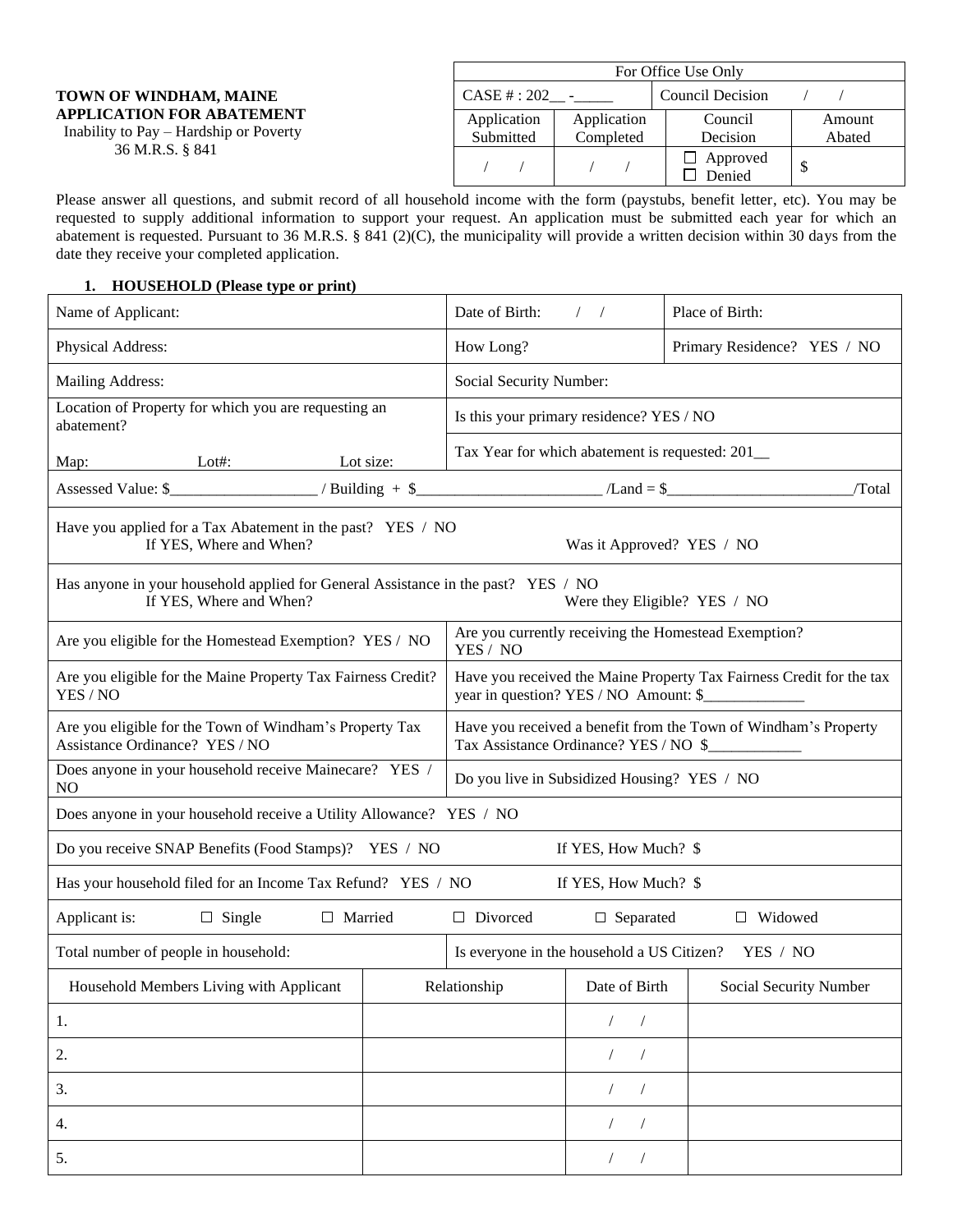#### **2. HOUSEHOLD INCOME: All income received from the date of tax commitment (for the tax year in which the abatement is requested) through the date of the tax abatement application must be included.**

| <b>Name of Family Member</b> | <b>Type of Income</b><br>(see options below) | Weekly<br><b>Bi-Weekly</b><br>Monthly | <b>Total</b><br>Amount<br><b>Received</b> | <b>Additional Information</b> |
|------------------------------|----------------------------------------------|---------------------------------------|-------------------------------------------|-------------------------------|
|                              |                                              |                                       |                                           |                               |
|                              |                                              |                                       |                                           |                               |
|                              |                                              |                                       |                                           |                               |
|                              |                                              |                                       |                                           |                               |
|                              |                                              |                                       |                                           |                               |
|                              |                                              |                                       |                                           |                               |
|                              |                                              |                                       |                                           |                               |

Types of Income: Employer, Unemployment, Child Under 18, Social Security, SSI/SSDI, Pension, Retired, VA Benefits, Unemployment, Workers Compensation, Child Support, Alimony, Rentals, Other

### **3. HOUSEHOLD EXPENSES**

#### **Please include all expenses during the tax year for which the abatement is requested through date of application.**

| Food             |   | Prescriptions | Water          | ◡  |
|------------------|---|---------------|----------------|----|
| Housing          |   | Gas           | Sewer          |    |
| <b>Utilities</b> |   | Credit Cards  | Car            |    |
| Propane          |   | Phone         | Car#2          |    |
| Fuel             |   | Internet      | Auto Insurance | ◡  |
| Household Items  | D | Cable         | Pet Food       | ◡  |
| Personal Items   |   | Tobacco       | Fines/Bails    | ۰D |
| Medical/Dental   |   | Alcohol       |                |    |
| Other:           |   | Other:        | Other:         |    |

*Please include supporting documentation to support household expenses.*

### **4. HOUSEHOLD ASSETS**

| <b>Type of Asset</b>                                                          | <b>Value</b>   | <b>Description</b> | <b>Asset Owned By:</b> |
|-------------------------------------------------------------------------------|----------------|--------------------|------------------------|
| Home                                                                          | \$             |                    |                        |
| Real Estate (other than home)                                                 | \$             |                    |                        |
| <b>Bank Accounts:</b><br>Checking                                             | \$             |                    |                        |
| Savings                                                                       | \$             |                    |                        |
| Investments: Stocks, Bonds,<br>Retirement Account(s), Life<br>Insurance, etc. | \$<br>\$<br>\$ |                    |                        |
| Vehicle(s) i.e., car, truck,<br>motorcycle)                                   | \$<br>\$       |                    |                        |
| Recreational Vehicle (s) (i.e.,<br>camper, ATV, snowmobile, boat)             | \$<br>\$       |                    |                        |
| Other                                                                         | \$<br>\$       |                    |                        |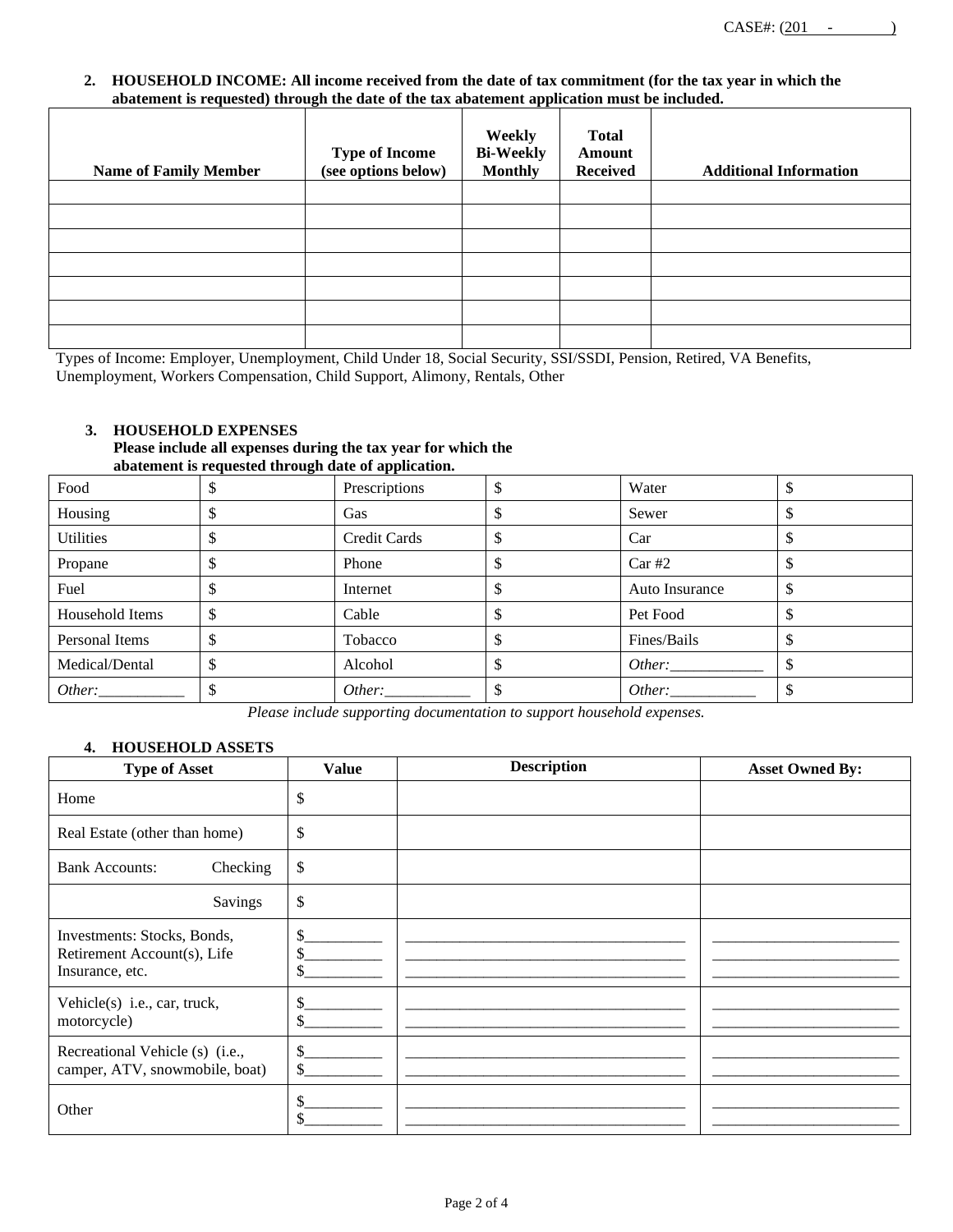#### **5. REASON FOR ABATEMENT**

| Describe why you are requesting this abatement and why you feel you qualify: |  |  |  |  |  |  |
|------------------------------------------------------------------------------|--|--|--|--|--|--|
|                                                                              |  |  |  |  |  |  |
|                                                                              |  |  |  |  |  |  |
|                                                                              |  |  |  |  |  |  |
|                                                                              |  |  |  |  |  |  |
|                                                                              |  |  |  |  |  |  |
|                                                                              |  |  |  |  |  |  |
|                                                                              |  |  |  |  |  |  |
|                                                                              |  |  |  |  |  |  |
|                                                                              |  |  |  |  |  |  |
|                                                                              |  |  |  |  |  |  |
|                                                                              |  |  |  |  |  |  |
|                                                                              |  |  |  |  |  |  |
|                                                                              |  |  |  |  |  |  |

*Please note: Applicants have the burden of proving an inability to contribute to the public charges (taxes) both at the time of application and during the tax years for which the abatement is being requested. Additional information may be requested by the Town of Windham after reviewing the application and documentation supporting both income and expenses should be included with the application. Falsifying or providing misleading information may result in a denial of the abatement and disqualification for further consideration. The Town of Windham will provide a written decision within 30 days of receiving a completed application (as certified by an authorized Town representative).* 

**Statement by Applicant:** I hereby affirm that the facts in this application are true, correct and complete, and that I have not knowingly withheld any information. I understand the Administrator has the right to verify any information necessary to determine my eligibility and hereby give my consent. I understand if I refuse to give my consent it may result in my not being eligible to receive an Abatement; therefore, I hereby give my express permission for the Administrator to contact the following specific sources or persons to verify any or all information material to the determination of the Poverty Abatement eligibility for my primary residence:

- Employer(s) (past/present);
- Persons, organization or businesses referenced in this application;
- Bank(s) or financial institutions;
- Any applicable department of the State of Maine;
- Relatives, specifiy:
- Persons/vendors to whom I owe money (i.e. utility company, fuel dealer, car dealership, etc.)
- The following specific sources of information:

Applicant's Signature:\_\_\_\_\_\_\_\_\_\_\_\_\_\_\_\_\_\_\_\_\_\_\_\_\_\_\_\_\_\_\_\_\_\_\_\_\_\_\_\_\_\_\_\_\_\_\_\_\_\_\_ Date:\_\_\_\_\_\_\_\_\_\_\_\_\_\_\_\_\_\_\_\_\_\_\_\_\_\_\_\_\_\_\_\_